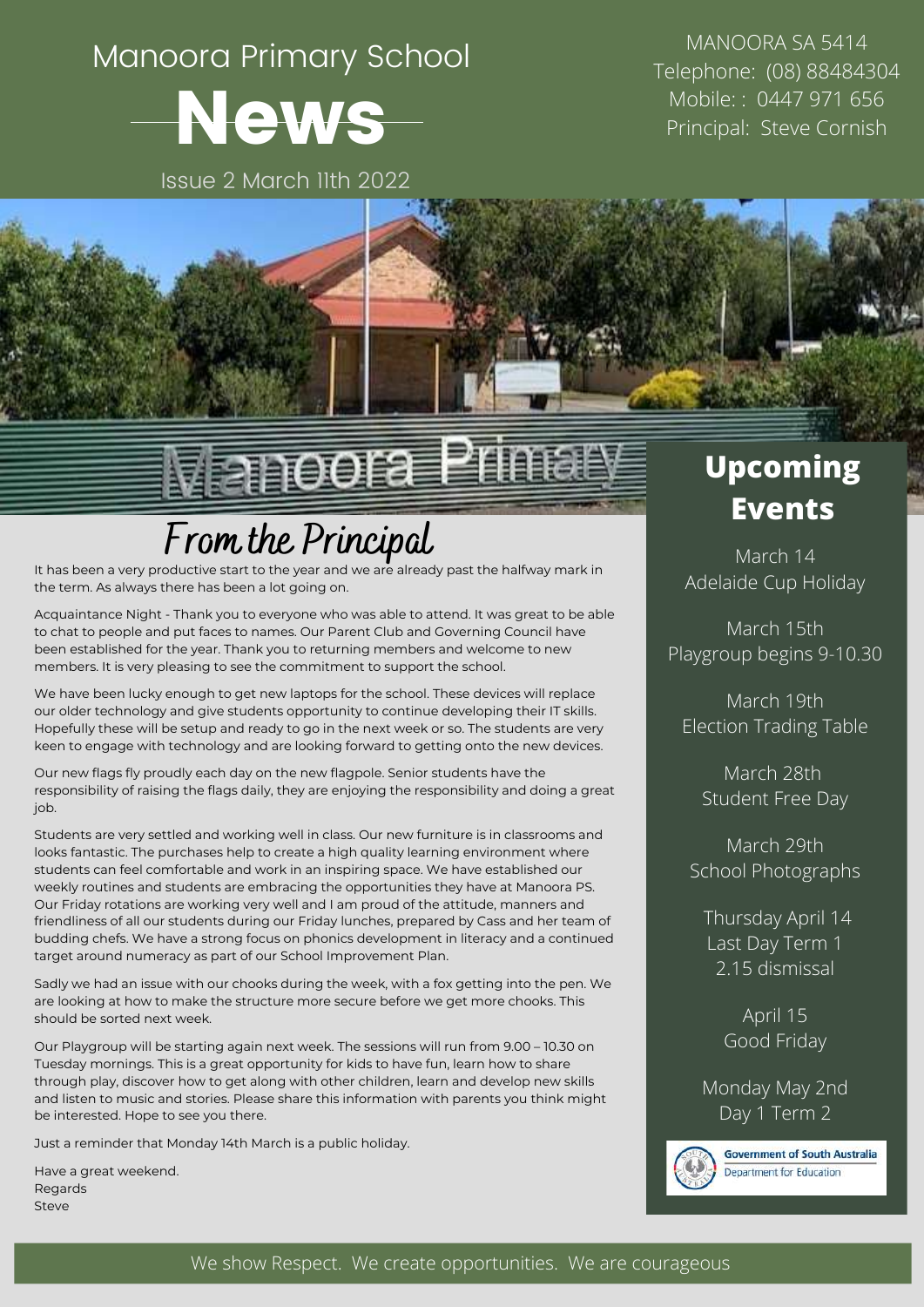# *UP CLASSROOM NEWS*

#### Manoora History

We have been learning about history in our class and here are some facts!

The first people in this area were the Ngadjuri people who lived from down near Gawler all the way up to the bottom of the Flinders Ranges. This area had lots of natural resources and permanent water holes.

Did you know Manoora is the Aboriginal name for spring or water?

Did you know before Manoora got the name it was called Chinkford?

In 1863 4000 sheep were bought to a land between Black Springs and Burra.

In 1864 the Carlsruhe church was completed and Post Office opened in Chinkford.

In 1866 the Waterloo flour mill was operating.

In 1869 a school was opened near the Anglican Church which is our school library now.

In 1870 the Manoora railway station and Manoora Hotel was built.

We had to sort out the dates in chronological order. Ruby





Physical Science-Forces

In science we are learning about forces and were studying the stored energy in a spring and our task was to design and make a toy suitable for junior primary students using the power of a spring. There was lots of hands on modifying and fabulous designs. I had a fantastic time designing my pop up toy and I am learning there are lots of different types of forces. Grayce

#### Maths

This term in maths we have been starting the lesson with a game. Then we have gone to our fencing problem, it is called fencing the freeway. We had 1 post every 2 metres so we made models and found strategies to help us find the answer to our problem. It was really challenging finding the patterns. One of the patterns we found was every 10 metres there were 5 posts, apart from the first 10 metres there were 6 posts and 20 metres there would be 11 posts and so on. We also found another pattern for example 20 divided by 2 =10 +1=11 and then you have your answer. Then we had to do another problem it was the farmer wanted a new paddock for his cows it had to be 48m2 so we made models of all the possibilities to make the paddocks. We are also calculating how many pavers are needed for the new outside learning space. Hayden

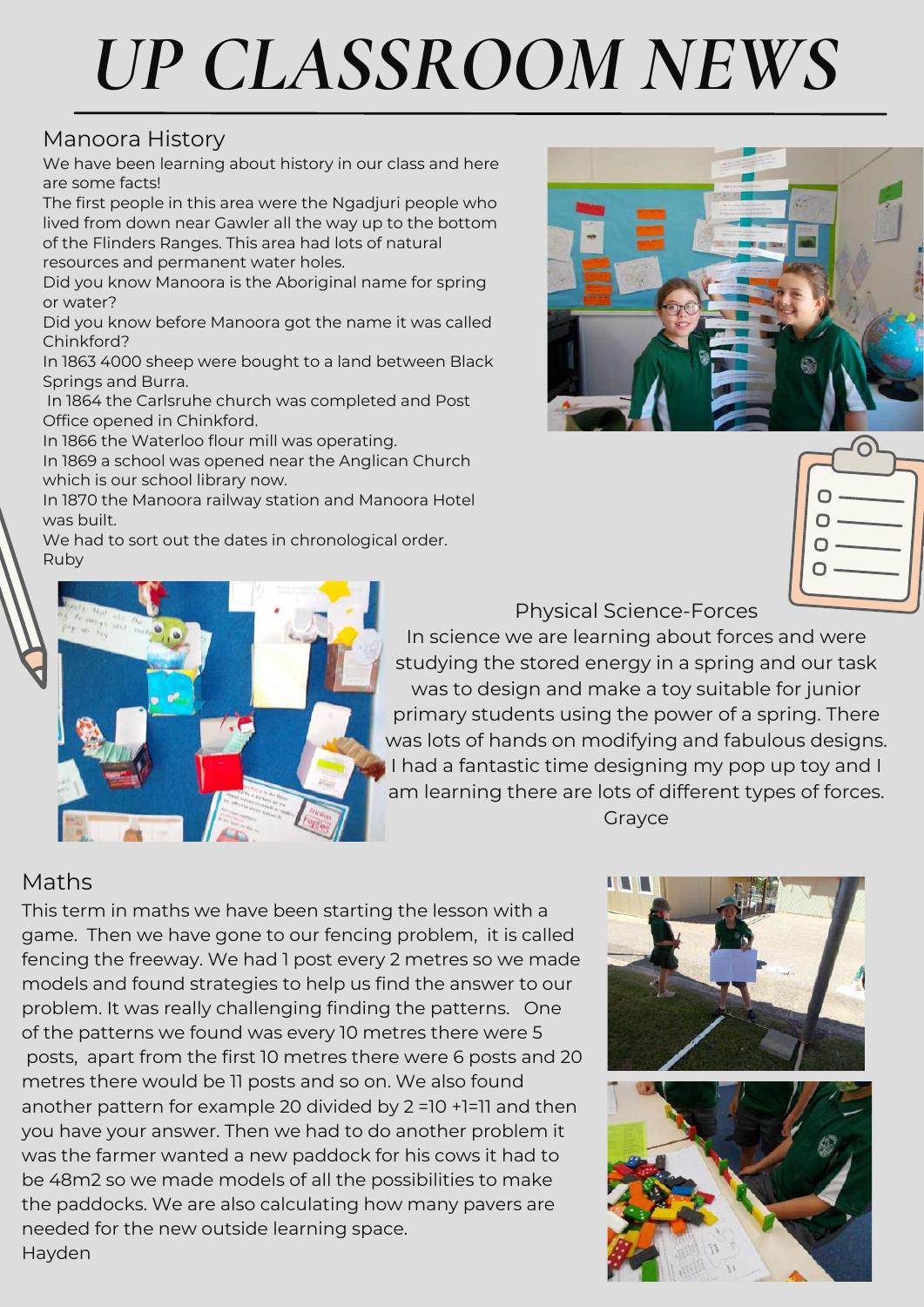#### Literacy Circles

In Literacy Circles we have been reading Boy Overboard, Storm Boy and Jodie's Journey. We have a role to do like, summariser, connecter, word wizard, quiz master and predictor. We all discuss events, find interesting words, look at how the author writes and voice our opinions about the novels. We like reading in groups, and talking about the novels helps us understand what we are reading better.

Heath





#### Get up to date with the Bee Hotel

The Upper Primary class wants to encourage native bees into our school. Did you know Aboriginal people harvested native bee honey and called it sugar bag honey? Did you know native bees make spiral shaped bee hives? Did you know Aboriginal people used the wax for glue and to mould around the didgeridoo mouth piece? We will be making bee hotels in the Friday gardening groups. We will be recycling holly hock stems from our garden for bees to nest in that like burrowing into hollow stems. Thankyou to Hayden for donating bamboo for our bee hotels. The old tree stumps will be used and we will drill holes for some native bees that burrow in wood. We would be very happy if the bee hotel would help us have better produce because native bees help pollinate vegetables, fruit trees and crops. Stella and Braxton

#### Gardening by Charlee

Last week the gardening group has been harvesting tomatoes, capsicums, cucumbers, potatoes, onions, leek, zucchini, carrots and pumpkins. The chooks have laid lots of eggs and we have planted eggplants, tomatoes, capsicums, basil, nasturtiums and parsley. We planted swan river daisy bushes in the butterfly garden and composted the old plants and collected lots of onion seeds. Cassie and the cooking group made all our healthy ingredients into a delicious vegetable slice so there was no food miles! We would love any donations of fruit or vegetable produce for Friday lunches if you have excess fruit or vegetables.





#### Writing

In literacy we are planning, drafting and publishing an orientation for a narrative and we had to use similes and metaphors to engage the reader. Similes are when you use like or as. Metaphors are when you give something not living a human quality. This is my orientation. As the day began I set off on my journey to find the Arctic Fox. As the sun fell and the *daylight disappeared it got colder and colder and it was like walking into the coldest freezer. I tried to forget about the temperature and marched on. As sun rose, luck was not on my side. I was exhausted, I fell into the snow which covered me like a blanket. The icy wind growled at me, my journey was only just beginning but so was the bad luck.*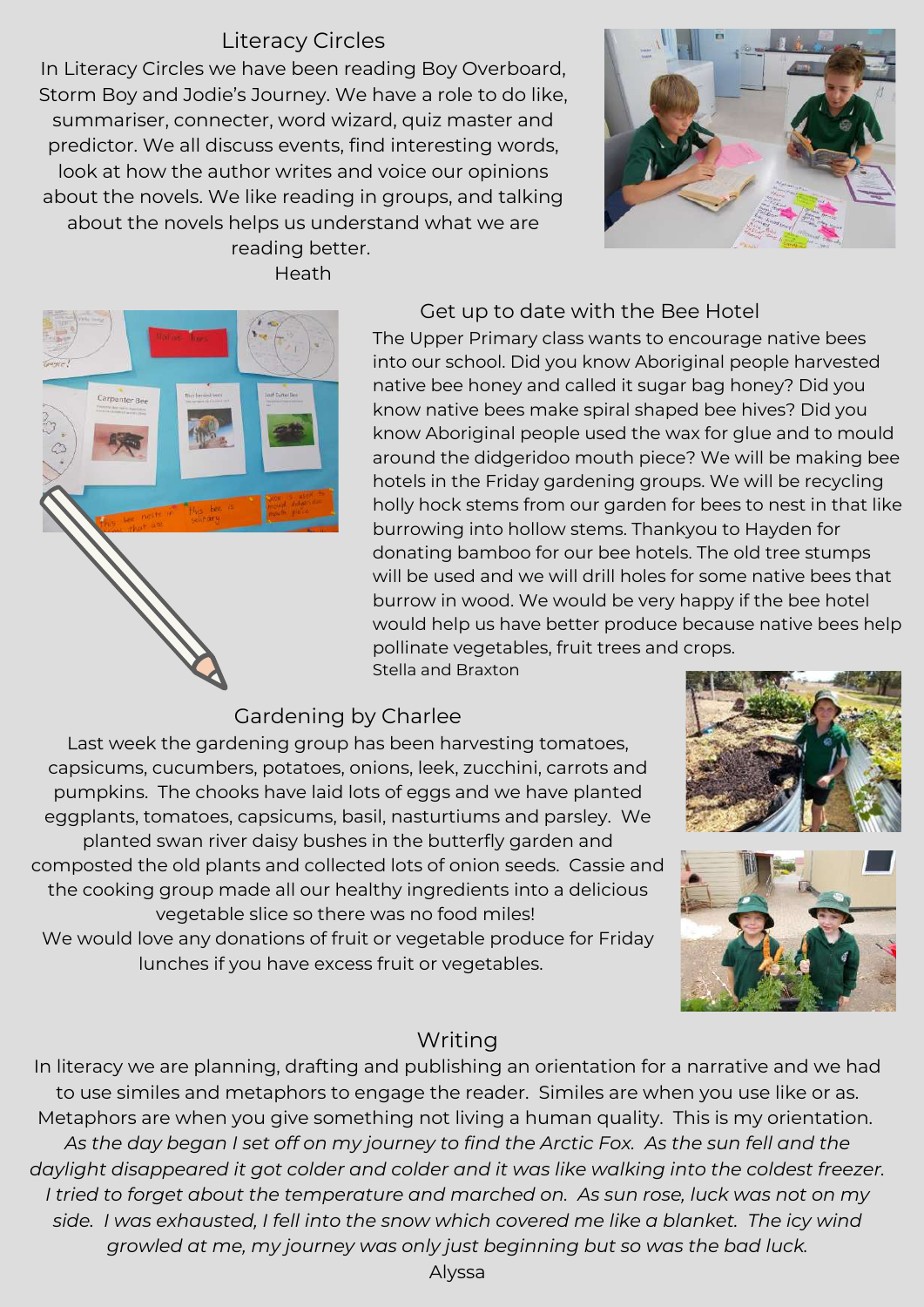



#### **Manoora Primary School Parent Club Trading Table**

Parents Club are looking at holding a trading table as our first fundraiser for the year, on the day of the State **Election, Saturday 19th March.** Just a reminder to please send your completed forms that came home on Thursday 10th March, back to school ASAP so that we can get an idea of who will be around to run the table.

**MPC** 



Thank you,



**SOUTH AUSTRALIAN ROAD RUNNERS CLUB** 

## **Kids Fun Run**

as part of the Clare Valley Running Festival

## **Sunday 3 April 2022**

#### (Reception to Year 6) **Start from 10.30am AT CLARE PRIMARY SCHOOL REGISTER ON THE DAY**

All participants receive a Finishers Certificate and "Colour it yourself" runners bib





**Sponsored by Sportspower Clare** Further details: https://sarrc.org.au/



#### The Children's University program for 2022 is starting!

you have children aged between 5 and 14, why not get them involve this fantastic learning program hosted by the Riverton Library!

lembers earn out of school time learning hours, doing activities they ve, and record their learning and hours in a special CUA passport.

t the end of the year, we hold an impressive graduation ceremony at onython Hall at the University of Adelaide!



For more information, please phone Merrill at Riverton Library on 88472414 or email merrill.thwaites342@schools.sa.edu.au



**Manoora Hall** 

**Market** 

**Easter Monday 18 April** 

9am to 3pm

Join us on the Easter Monday Lon<br>Weekend for our annual market<br>the historic Manoora Institute/Hall.

Ichair access at rear of Soldier: **Memorial Supper Room.** 

Supporting and promoting local and<br>surrounding areas stallholders New stallholders always welcome

Find us on Facebook.

**COVIDSafe Plan will apply** 

Wide variety of stalls

Under cover and outside sites

Selection of fresh bread and rolls

Hot food

Tea, coffee, cold drinks

**MANOORA HALL Waymouth Street / Barrier Highway** 

For more information phone

8848 4330 / 8848 4315

**NEXT MARKETS:** 2022 Sunday 12 June

 $9am - 3pm$ 

Saturday 1 October  $9am - 3pm$ 

**Xmas Twilight Friday 11**  $4.30 - 8.30<sub>pm</sub>$ 

**HAPEY FASTER.**